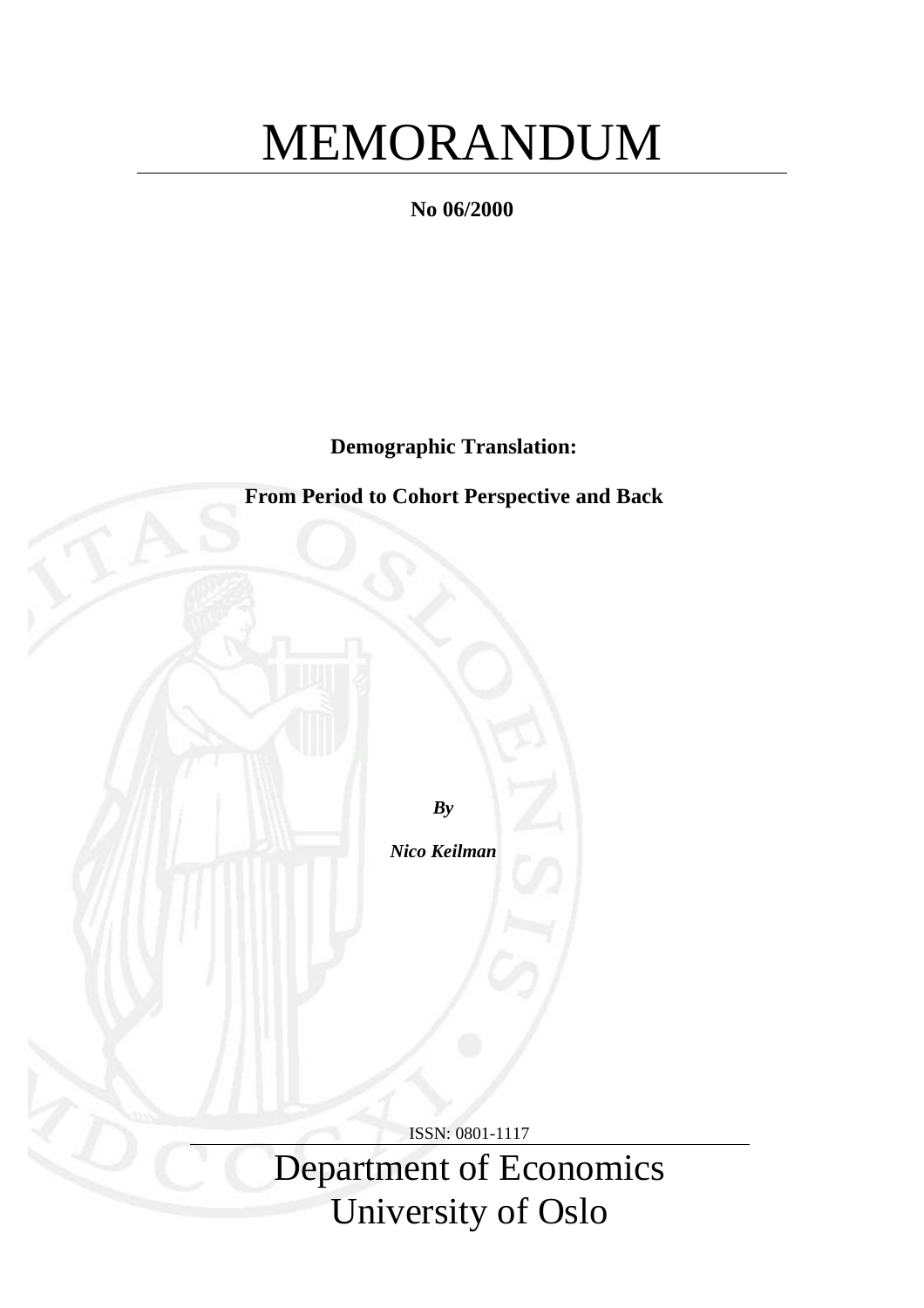| This series is published by the<br><b>University of Oslo</b><br><b>Department of Economics</b> | In co-operation with<br>The Frisch Centre for Economic<br><b>Research</b> |                           |
|------------------------------------------------------------------------------------------------|---------------------------------------------------------------------------|---------------------------|
| P. O.Box 1095 Blindern                                                                         | Gaustadalleén 21                                                          |                           |
| N-0317 OSLO Norway                                                                             | N-0371 OSLO Norway                                                        |                           |
| Telephone: $+47 22855127$                                                                      | Telephone: +47 22 95 88 20                                                |                           |
| $+4722855035$<br>Fax:                                                                          | +47 22 95 88 25<br>Fax:                                                   |                           |
| http://www.sv.uio.no/sosoek/<br>Internet:                                                      | Internet:                                                                 | http://www.frisch.uio.no/ |
| econdep@econ.uio.no<br>e-mail:                                                                 | frisch@frisch.uio.no<br>e-mail:                                           |                           |

List of the last 10 Memoranda:

| No 05 | By Pål Longva and Oddbjørn Raaum: Earnings Assimilation of<br>Immigrants in Norway $-$ A Reappraisal. 28 p.                  |
|-------|------------------------------------------------------------------------------------------------------------------------------|
| No 04 | By Jia Zhiyang: Family Labor Supply when the Husband is<br>Eligible for Early Retirement: Some Empirical Evidences.<br>54 p. |
| No 03 | By Mads Greaker: Strategic Environemental Policy; Eco-<br>dumping or a green strategy? 33 p                                  |
| No 02 | By Ole J. Røgeberg: Married Men and Early Retirement Under<br>the AFP Scheme. 78 p.                                          |
| No 01 | By Steinar Holden: Monetary regime and the co-ordination of<br>wage setting. 35 p.                                           |
| No 38 | By Knut Røed: Relative Unemployment Rates and Skill-Biased<br>Technological Change. 24 p.                                    |
| No 37 | By Finn R. Førsund: Modelling Transboundary air Pollution:<br>The RAINS model approach. 33 p.                                |
| No 36 | By Christian Brinch: Statistical Discrimination and the Returns<br>to Human Capital and Credentials. 33 p.                   |
| No 35 | By Halvor Mehlum, Karl Ove Moene and Ragnar Torvik:<br>Crime Induced Poverty Traps. 19 p.                                    |
| No 34 | By Ove Wolfgang: Reflections on Abatement Modelling. 34 p.                                                                   |

A complete list of this memo-series is available in a PDF® format at: http://www..sv.uio.no/sosoek/memo/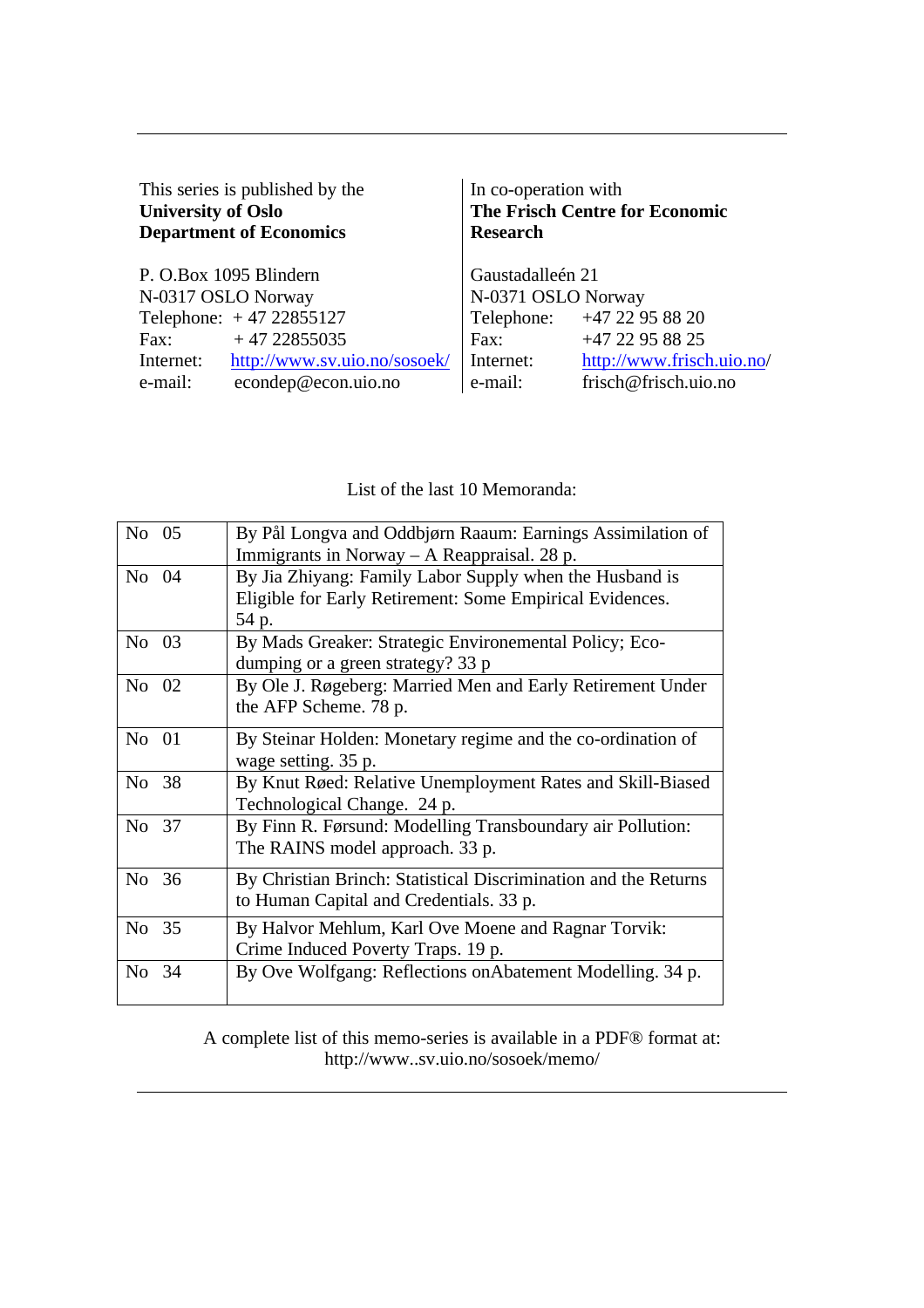## **DEMOGRAPHIC TRANSLATION: FROM PERIOD TO COHORT PERSPECTIVE AND BACK**

Nico Keilman Department of Economics University of Oslo E-mail: [nico.keilman@econ.uio.no](mailto:nico.keilman@econ.uio.no)

January 2000

#### **Abstract**

When successive birth cohorts of women get their children at progressively lower ages, births that would have occurred during a certain period without changes in the timing, are now "squeezed" into a shorter period. This pushes period fertility up, and the period Total Fertility Rate (TFR) will be inflated, compared to the TFR that would have occurred *without* changes in the timing. In general, even when the number of children per woman is constant over successive birth cohorts, period fertility levels may vary – they are inflated in years in which childbearing is accelerated, and deflated when women postpone childbearing. Thus period fertility cannot be used as a reliable indicator for the level of cohort fertility: period fertility may be "distorted" in times of tempo changes in cohort fertility. At the same time cohort fertility cannot be fully understood without studying periods.

These qualitative links between period and cohort fertility are straightforward. But the detailed interplay between period and cohort fertility, both its quantum (level) and tempo (timing) aspects, can be formalized mathematically. The resulting expressions constitute the core of what has become known as the theory of demographic translation, a term coined by Norman Ryder. This chapter gives a brief general overview of demographic translation theory. It integrates Ryder's findings from the 1960s that he applied to agespecific fertility, with more recent insights, which can be used for analysing other demographic processes, such as childlessness, first marriage, and divorce.

#### Note

This paper has been written as a contribution to a planned treatise entitled "Demography: Analysis and Synthesis", edited by Graziella Caselli, Jacques Vallin, and Guillaume Wunsch, and to appear in Italian, French and English. Thanks are due to Evert van Imhoff, who commented upon an early version of the paper.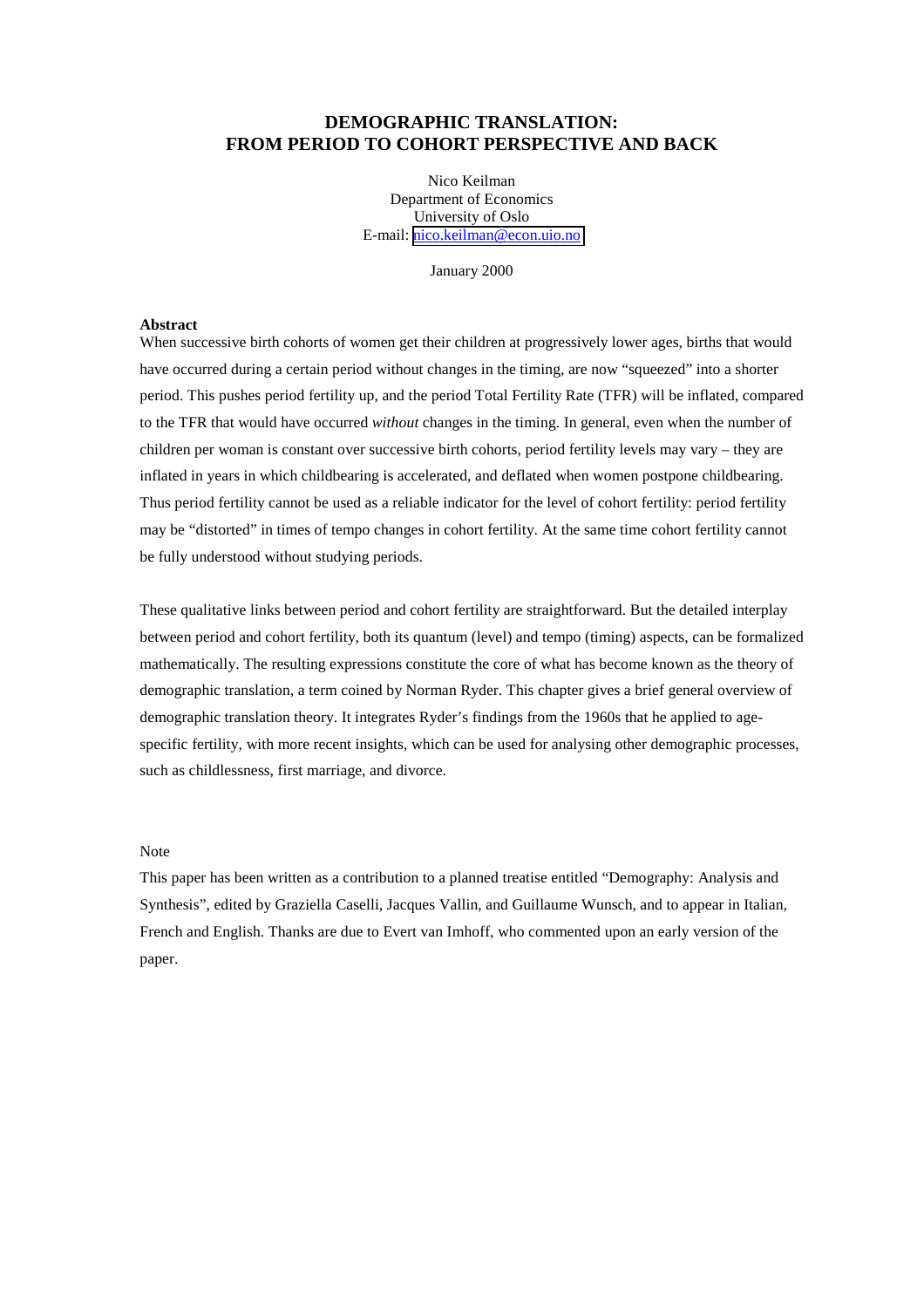#### 1. **The need for both cohort and period analysis**

In his account of fertility levels and trends in England and Wales since the 1930s, John Hobcraft (1996) noted that the mean age at birth fell rapidly after the Second World War. In 1972, women were 26.2 years old on average when they gave birth - about three years younger than in 1945-6 (29.2 years). The decrease corresponds to more than a year per decade. This change in the timing of fertility had an upward effect on period Total Fertility Rates. If successive cohorts of women get their children at progressively lower ages, such that the mean age falls every year by one-tenth of a year, births that would have occurred during a period of ten years without changes in the timing, are now "squeezed" into a period which is one year shorter, Hobcraft argues. This pushes period fertility upwards, and the period TFR will be inflated by about ten per cent, compared to the TFR that would have occurred *without* changes in the timing.

Hobcrafts example shows clearly the point repeatedly stressed by Norman Ryder (1956, 1964, 1980): even with constant completed cohort fertility, period fertility levels may vary – they are inflated in years in which childbearing is accelerated, and deflated when women postpone childbearing. Thus period fertility cannot be used as a reliable indicator for the level of cohort fertility: period fertility may be "distorted" in times of tempo changes in cohort fertility. At the same time cohort fertility cannot be fully understood without studying periods.

These qualitative links between period and cohort fertility are straightforward. But the detailed interplay between period and cohort fertility, both its quantum (level) and tempo (timing) aspects, can be formalized mathematically. The resulting expressions constitute the core of what has become known as the theory of demographic translation, a term coined by Norman Ryder. The starting point is a series of age-specific birth rates for many calendar years. Since the period quantum (TFR) and the cohort quantum (Completed Cohort Fertility CCF) are obtained on the basis of the same age-specific rates, but by summation in different directions (vertically for the TFR, diagonally for the CCF), there must be a relationship between the two quantum measures. In certain cases, when fertility changes show strong regularities (e.g. the TFR falls linearly, while the age pattern is constant), the resulting relationships are very simple mathematical expressions. The purpose of deriving such expressions is to gain insight into the degree of "translational distortion", in other words to predict the quantum and tempo of cohort fertility, given trends in period fertility, and the other way round.

This Chapter will give a brief general overview of the theory of demographic translation. The theory can be applied not only to fertility, but also to other demographic processes, such as first marriage and divorce. But in any case two conditions have to be fulfilled. First, the quantum and tempo indicators must develop sufficiently smoothly over a long period. Second, the sum of age-specific (or duration-specific) rates in either period or cohort dimension, or a transformation of this sum, must have a clear demographic interpretation. This must also be the case for the moments of the age schedule.

### 2. **Early expressions by Ryder for the case of age-specific fertility**

Translation formulae can be used in two directions. From a theoretical point of view, one could be interested in expressions for the development of period quantum and tempo indicators, given certain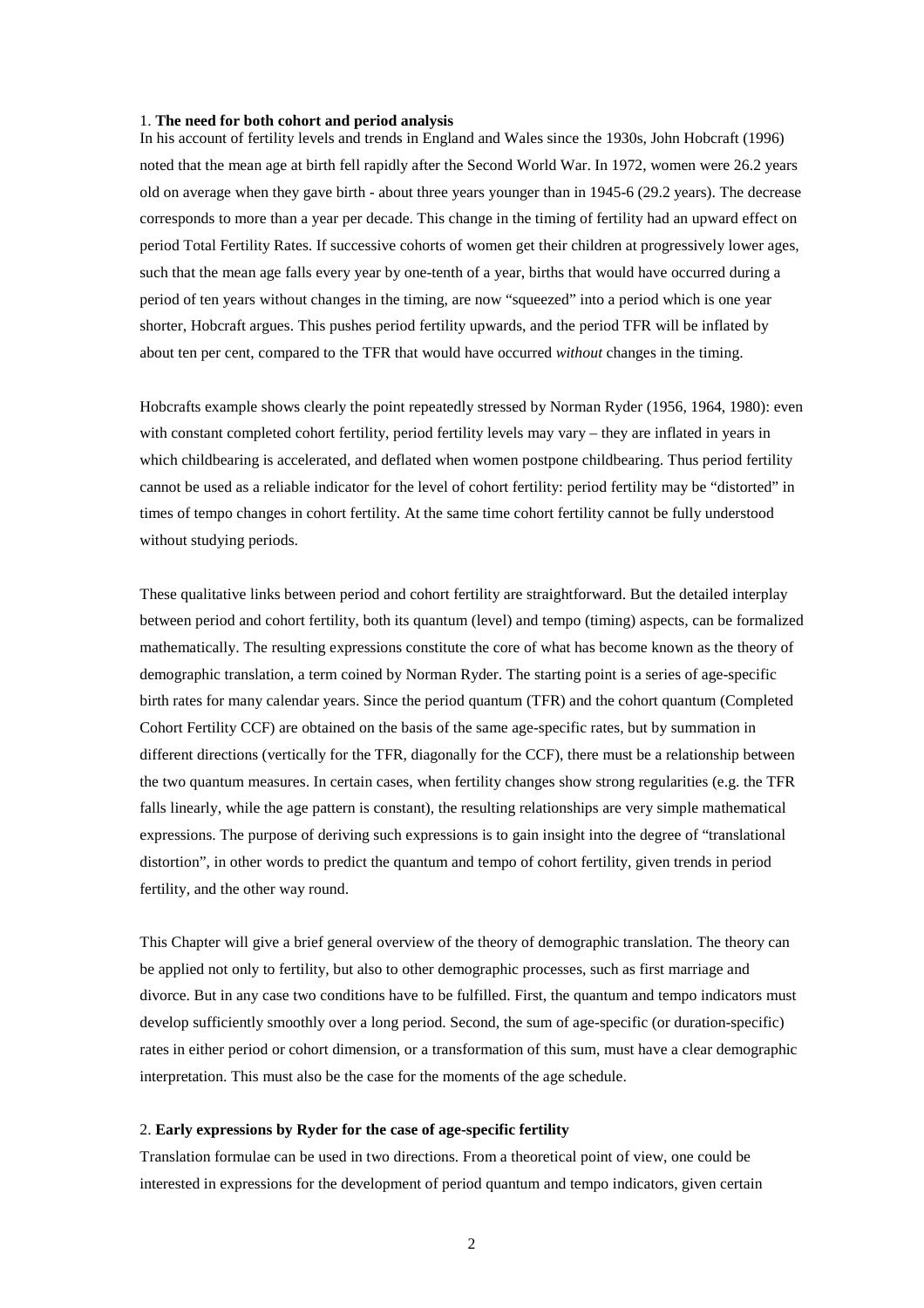trends in cohort indicators. Such expressions give insight in possible cohort mechanisms behind observed period developments, since period developments are considered a function of cohort developments. But in practice, data for period developments are easier to obtain than those for cohort trends. Therefore it is also useful to take the opposite point of view, and analyse cohort developments on the basis of period developments.

## 2.1 From cohort to period

Let  $m[t, x]$  be a time- and age-specific birth rate, with *t* and *x* representing time and age, respectively. We use the term `quantum' to denote the mean number of children per woman in a real or synthetic cohort, and the term `tempo' for the timing of the births event during the life course. When we sum the rates over childbearing ages for calendar year *t*, the result is the period quantum (TFR):  $\Sigma_r m[t, x] = A[t]$ . Similarly, we define the cohort quantum (CCF) for cohort *g* as  $\Sigma$ <sub>*x*</sub>  $m[g+x,x]=B[g]$ , with *g*=*t*-*x*. We introduce for cohort *g* the age-specific proportions  $b[g,x]$  of the sum of cohort rates  $B[g]$  by  $b[g,x]=m[g+x,x]/B[g]$ , and the *k*'th moment of the age schedule  $b[g,x]$  as  $M_k[g]=\sum_{x} x^k b[g,x]$ . These moments describe the tempo of the event: the first moment  $(k=1)$  equals the mean age at childbearing, the second moment indicates the width of the age pattern, etc. Next, Taylor series approximations for  $B[g-x]$  and  $b[g-x,x]$  about  $g=t$  result in:

$$
B[t - x] = B[t] - xB[t] + \frac{1}{2}x^{2}B^{T}[t] - \dots, \text{ and}
$$
  

$$
b[t - x, x] = b[t, x] - xb^{T}[t, x] + \frac{1}{2}x^{2}b^{T}[t, x] - \dots
$$

The period sum of rates  $A[t]=\sum_{x} m[t,x]=\sum_{x} b[t-x,x]B[t-x]$  can be written as follows:

$$
A[t] = \sum_{x} \{B[t] - xB[t] + \frac{1}{2}x^{2}B^{n}[t] - \dots \} \{b[t, x] - xb[t, x] + \frac{1}{2}x^{2}b^{n}[t, x] - \dots \} =
$$

$$
= B[t] \sum_{x} \{b[t, x] - xb[t, x] + \frac{1}{2}x^{2}b^{n}[t, x] - \dots \} - B[t] \sum_{x} x\{b[t, x] - xb[t, x] + \frac{1}{2}x^{2}b^{n}[t, x] - \dots \} + \frac{1}{2}B^{n}[t] \sum_{x} x^{2}\{b[t, x] - xb[t, x] + \frac{1}{2}x^{2}b^{n}[t, x] - \dots \}.
$$

The first derivative with respect to time of the moment  $M_k[g]$  is  $M_k[g] = \sum x^k b [g,x]$ , and likewise for higher order derivatives. Hence we find for *A*[*t*] that

(1)  
\n
$$
A[t] = B[t]\{I - M_1[t] + \frac{1}{2}M_2[t] - \dots\} - B[t]\{M_1[t] - M_2[t] + \frac{1}{2}M_3[t] - \dots\} + \frac{1}{2}B[t]\{M_2[t] - M_3[t] + \frac{1}{2}M_4[t] - \dots\} - \dots, \text{or}
$$
\n
$$
A[t] = \sum_{i=0}^{\infty} \left\{ \frac{(-1)^i B^{(i)}[t]}{i!} \sum_{j=i}^{\infty} \frac{(-1)^{(j-i)} M_j^{(j-i)}[t]}{(j-i)!} \right\}.
$$

The upper index (*i*) for  $B[t]$  and  $M[g]$  indicates the *i*-th derivative with respect to time (with the convention that  $B^{(0)}[t]=B[t]$  and likewise for  $M[t]$ ), and the lower index for  $M[t]$  indicates the moment (with the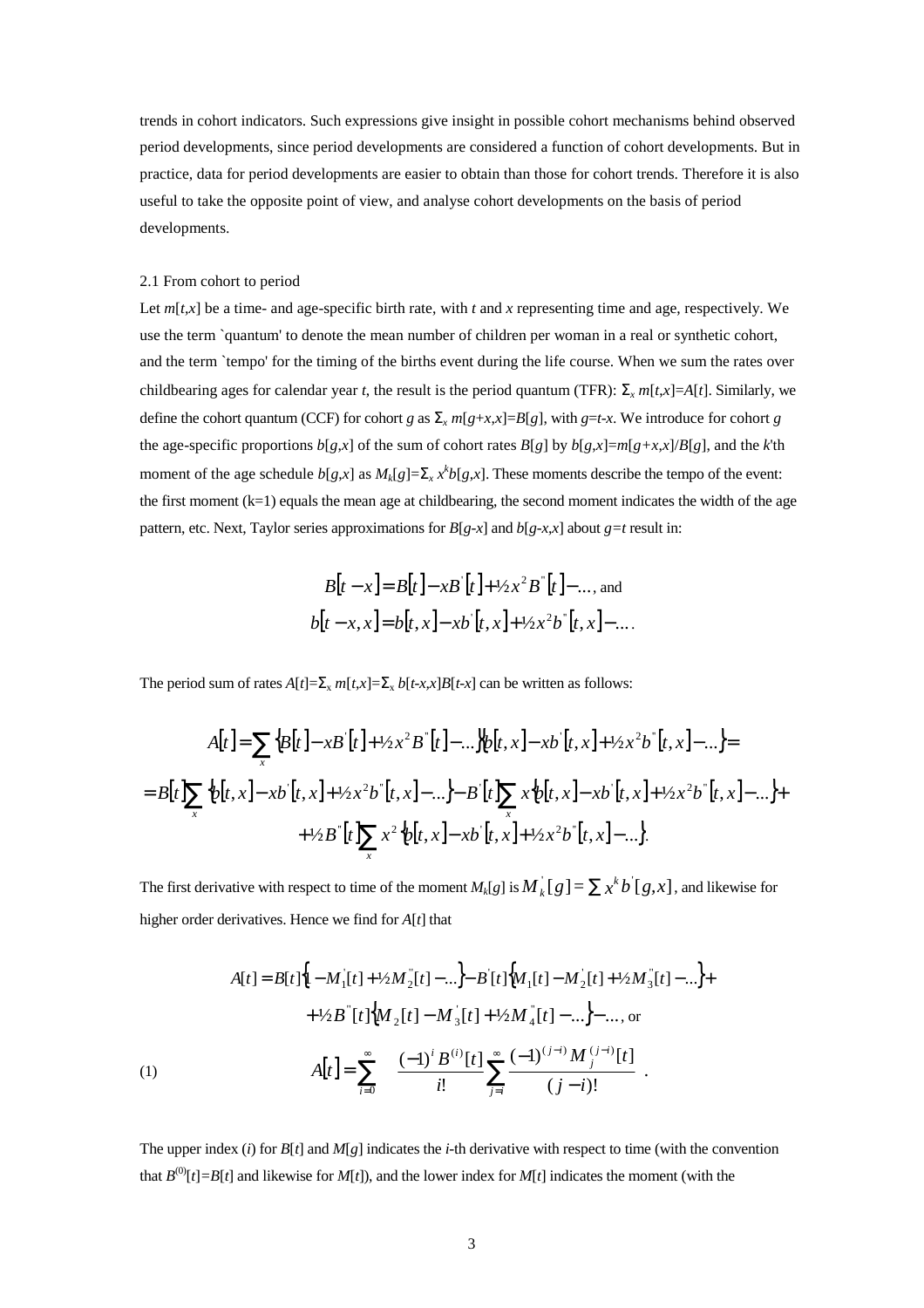convention that  $M_0[t]=1$ ). Expression (1) is slightly more general than the corresponding expression derived by Ryder (1964, 1980). Unlike we did, Ryder assumed that the rates *m*[*g*,*x*] are a polynomial function of cohort *g,* with degree *n*. This means that Ryder could limit the sums to at most *n* terms, whereas expression (1) has infinitely many. In the derivation of expression (1) we have not used any polynomial assumption, but these will be introduced (for the moments, not for the rates) below. We will study three extremely simple special cases in somewhat more detail. First it is assumed that both the cohort quantum and the age pattern of cohort fertility are constant, while only the mean age changes linearly. This would be the case when women born in successive generations on average would have the same number of children, while the curve of age-specific birth rates shifts progressively towards higher or lower ages. The second case is one with constant cohort tempo and a linear change in the cohort quantum. In this case all rates grow or diminish from one cohort to the next with the same relative amount. The third case combines linear changes in both cohort quantum and mean age. Although these cases are clearly unrealistic, they provide nonetheless insight in the basic mechanisms of translation.

#### *Constant cohort quantum and a linear change in the cohort mean age*

Constant cohort quantum implies that  $B[g]=B$  for each cohort g, and hence the first and all higher order derivatives of  $B[g]$  vanish. When the cohort mean age  $M<sub>1</sub>[g]$  follows a straight line, its first derivative is constant while its second and higher order derivatives are all zero. The assumption of a constant age pattern implies that second and higher order moments are constant, so that their derivatives are zero. With these assumptions, expression (1) simplifies into

(2) 
$$
A[t] = A = B(1 - M_1).
$$

Thus the TFR is also constant in this case, and it equals the CCF multiplied by one minus the annual change in the mean age. When the mean age falls by one-tenth of a year from one cohort to the next, the TFR is ten per cent higher than the CCF, and the translational distortion is ten per cent. In general, when childbearing is progressively concentrated in younger ages, the period TFR is inflated, other things being equal. See also Ryder (1964, 76), Pressat (1983, 102-103) and Wunsch and Termote (1978, 62-63).

## *Constant cohort mean age and a linear change in the cohort quantum*

With constant cohort mean age and a linear change in the cohort quantum, the second and higher order derivatives of  $B[g]$  and all derivatives for the moments in expression (1) vanish. In that case one obtains

$$
A[t] = B[t] - B.M_1.
$$

Thus the TFR in year *t* equals the CCF for the cohort born in year *t*, minus the slope in the CCF times the mean age. In other words, the TFR changes linearly as well. With a mean age of 30 years, say, and a CCF that falls by 0.05 child per woman each generation, the TFR is higher by 0.15 children, compared to the CCF. Since the CCF falls by *B*'=0.05 child per generation, the decrease is  $M_1.B'$ =0.15 children over 30 generations. In other words, the TFR in year *t* equals the CCF for cohort *t*-30. More generally,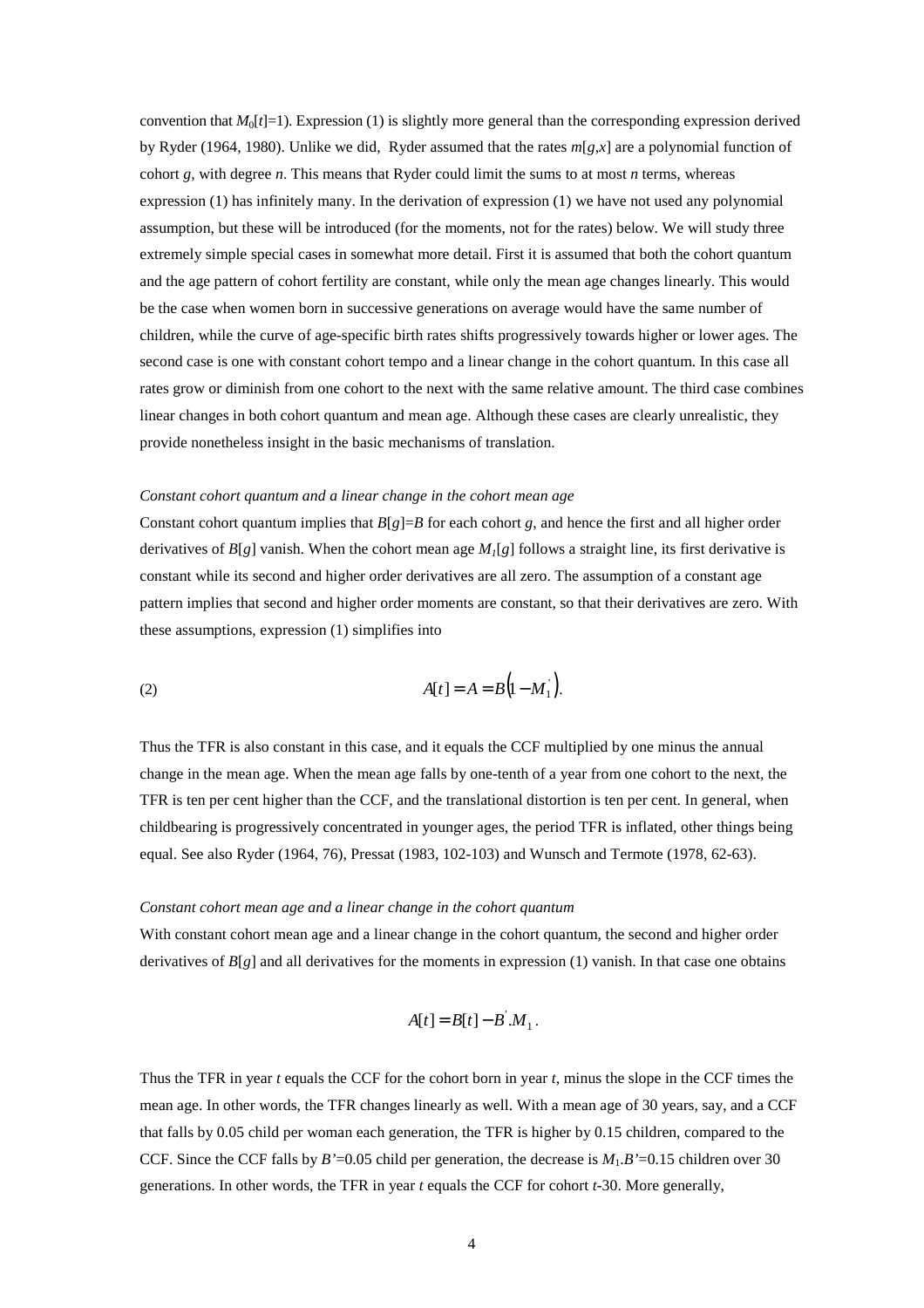$$
(3) \t A[t] = B[t - M1],
$$

as expected, see also Pressat (1983, 102). This simple relationship justifies common practice among demographers to shift the CCF curve over a distance of between 25-30 years, when it is plotted in one graph together with the period TFR.

#### *Linear changes in cohort quantum and cohort mean age*

When both the CCF and the cohort mean age change linearly, expression (1) becomes

(4a) 
$$
A[t] = B[t](1 - M_1) - B.M_1[t],
$$
 or equivalently

(4b) 
$$
A[t] = B[\gamma] - M_1 B[t], \text{ with } \gamma = \gamma[t] = t - M_1[t].
$$

Thus an increasing CCF and a fall in the mean age imply, according to expression (4a), an additional inflation of the TFR by an amount equal to *B' .M*1[*t*], compared to the situation in which only the mean age falls (expression (2)). This is close to the situation in England and Wales during the years of the baby boom: the CCF of cohorts born in the period 1905-1935 showed a near linear increase, from ca. 1.8 to 2.4 children per woman (Festy 1979). The consequence was that the TFR in the years 1935-1965 also rose, see expression (4b). However, the TFR was *extra* high (by an amount of *–M' 1.B*[*t*]) because the mean age for cohorts 1910-1935 fell by two years, cf. also the period indicators mentioned in the introduction. Other baby boom countries where an increase in CCF for women born in the first few decades of this century went together with a fall in the cohort mean age, are Denmark, Sweden, Finland, Norway, France, Netherlands, Switzerland, Canada, Australia, and the United States (white women), see Festy (1979, 121, 141).

#### *The general expressions*

Expression (1) gives the period quantum as a function of cohort quantum and tempo indicators. Ryder derived similar expressions for the period mean age and the period variance. He noted that these formulae are special cases of a very general expression, derived as follows (see also Yntema 1977, 163).

Denote the *k*-th period moment of the fertility rates  $m[t,x]$  by  $V_k[t] = \sum x^k m[t,x]$ . Similarly, define the *k*-th cohort moment of those rates by  $W_k[g]=\sum x^k m[t+x,x]$ ,  $g=t+x$ . Then  $V_0[t]$  is simply the TFR, or the period sum of rates in year *t*, also written as  $A[t]$ . Also,  $W_0[g] = B[g]$  is the CCF for cohort *g*. The difference between the moments  $M_k[g]$  introduced above and the moments  $V_k[t]$  and  $W_k[g]$  is, that the latter are nonnormalized, in the sense that the zero-th moment is unequal one. In contrast,  $M_0=1$ . Hence we find the following relationship between normalized and non-normalized cohort moments:

$$
M_k[g] = W_k[g]/W_0[g], k=0, 1, 2, ...
$$

and similarly for the period moments.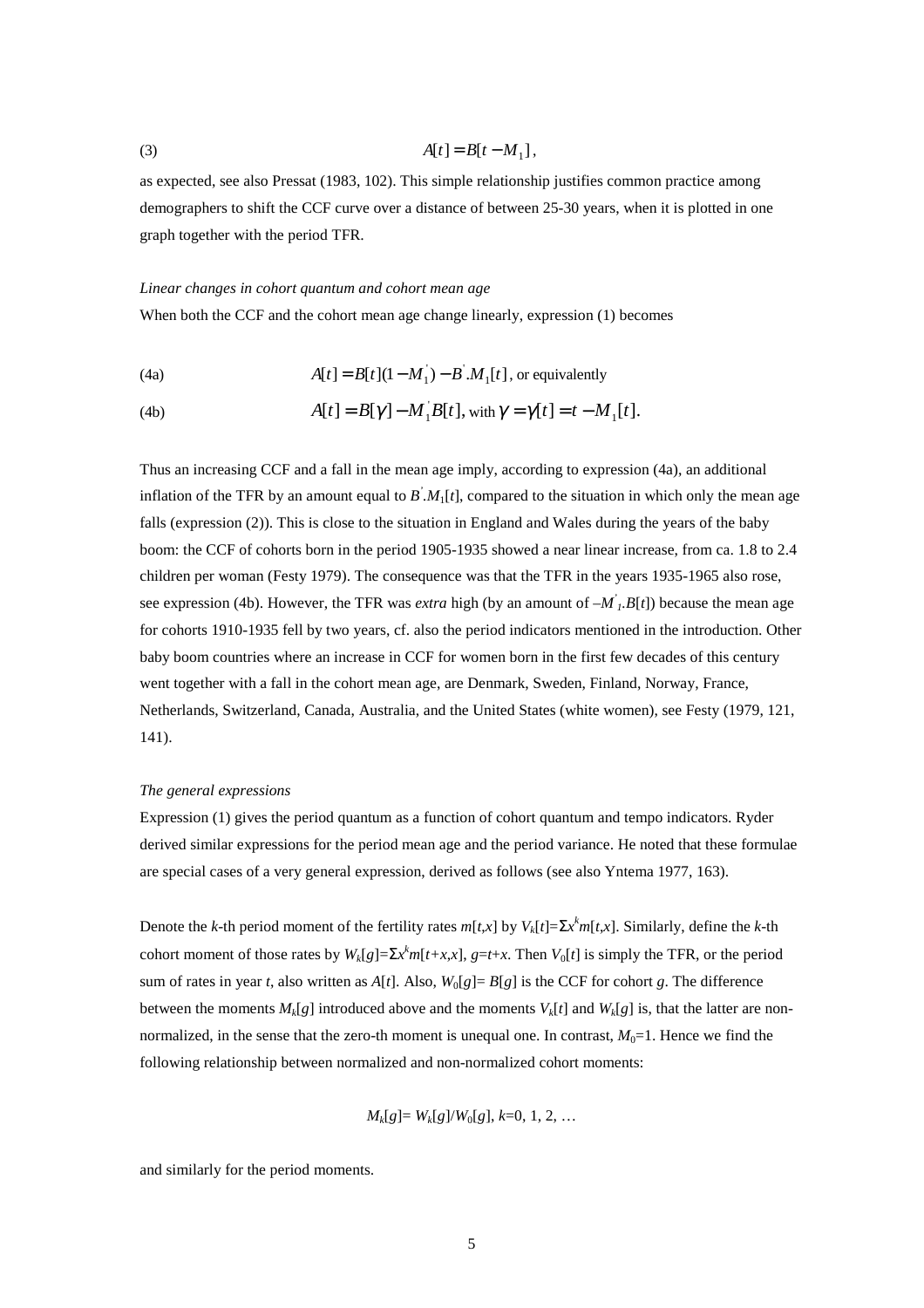With these definitions for the non-normalized period and cohort moments, Taylor series approximation of  $m[t+x,x]$  about *t* leads to

(5) 
$$
V_{k}[t] = \sum_{i=0}^{\infty} \frac{(-1)^{i}}{i!} W_{k+i}^{(i)}[t].
$$

Indeed, substituting  $k=0$  in expression (5) leads to expression (1).

We will use (5) to derive an expression for  $N<sub>1</sub>[t]$ , the period mean age at childbearing, as a function of cohort quantum and tempo indicators. Substituting  $k=1$  in expression (5), and writing  $W_{1+i}[g]$  as  $M_{1+i}[g]$ .  $W_0[g] = M_{1+i}[g]$ . B[g], we find that

(6) 
$$
N_1[t] = V_1[t]/V_0[t] = \frac{1}{A[t]} \sum_{i} \frac{(-1)^i}{i!} \left( \frac{\partial^i}{\partial g^i} M_{1+i}[g] B[g] \right)_{g=t}
$$

Let us consider the special case of a linear change in the cohort quantum, and constant cohort tempo. This means that all second and higher order derivatives in the expression for *N*1[*t*] vanish, whereas the moments  $M_k[g]$  are independent of *g*. This results in to

$$
N_1[t] = \frac{1}{A[t]} \Big\{ M_1 B[t] - M_2 B^\cdot \Big\}
$$
  
= 
$$
\frac{M_1}{A[t]} B[t - \frac{M_2}{M_1}].
$$

On the basis of expression (3) we find that

(7) 
$$
N_1[t] = M_1 \frac{B[t - M_2]_M_1}{B[t - M_1]}.
$$

Thus we see that the period mean age equals the cohort mean age times an adjustment factor ("distortion factor"), which depends on two other factors: the development of the cohort quantum, and the relationship between the first and the second moment of the cohort fertility age schedule. Since for any distribution the second moment equals  $M_2 = (M_1)^2 + \sigma^2$ , where  $\sigma^2$  represents the variance of the distribution, we have that  $M_2 \geq (M_1)^2$ . The equality sign holds when the variance is zero, in other words when all women get their children at the mean age  $M_1$ . In this extreme case, the distortion factor equals one and the period mean age is constant, equal to the cohort mean age. For  $M_2 > (M_1)^2$  the distortion factor is larger/smaller than one, when cohort fertility falls/increases. Thus under the assumptions stated, the period mean age in year *t* is *higher* than the cohort mean age for women born in year *t* when the CCF *falls*, and vice versa.

Expression (5) may also be used to analyse the change in the variance of the period fertility age schedule, as a consequence of changes in cohort quantum and tempo.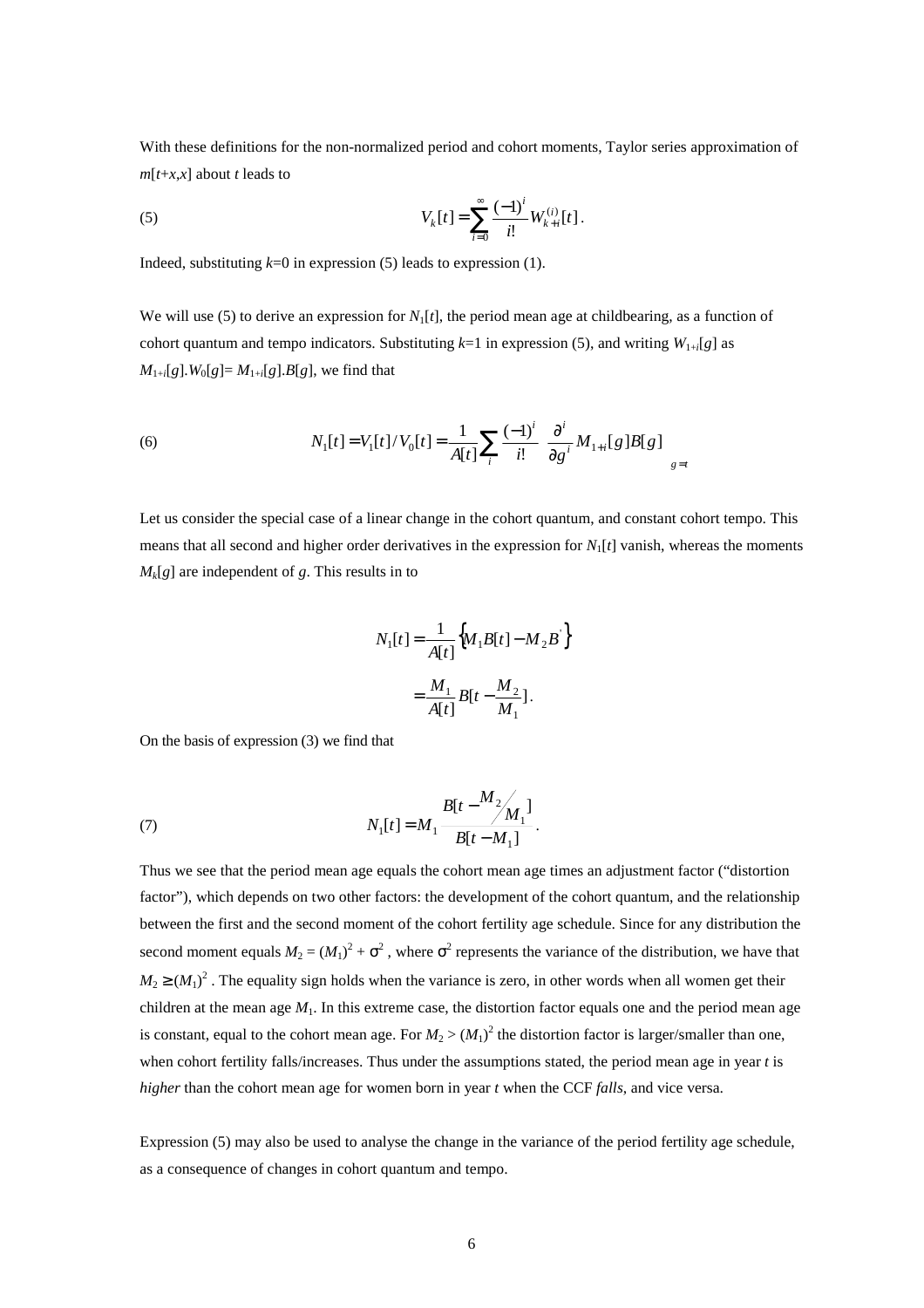#### 2.2 From period to cohort

When cohort developments are considered a function of period developments, expressions similar to those given above can be derived. To that end we introduce for period *t* the age-specific proportions  $a[t, x]$  of the sum of period rates A[t] by  $a[t,x]=m[t,x]/A[t]$ , and the k'th moment of the age schedule  $a[t,x]$  as  $N_k(t)=\sum_{x=1}^{\infty}$  $x^k a(t, x)$ . Nest, Taylor series approximations for  $A[g+x]$  and  $a[g+x, x]$  about  $t=g$  result in the following expression for the CCF of cohort *g*:

(1') 
$$
B[g] = \sum_{i=0}^{\infty} \left\{ \frac{A^{(i)}[g]}{i!} \sum_{j=i}^{\infty} \frac{N_j^{(j-i)}[g]}{(j-i)!} \right\}.
$$

Assuming constant period quantum and a linear change in the period mean age results in

(2') 
$$
B[g] = B = A(1 + N_1).
$$

Similarly, we find for constant period tempo and a linear change in period quantum that

(3') 
$$
B[g] = A[g + N_1].
$$

When both quantum and tempo are linear, the result is

(4a') 
$$
B[g] = A[g](1 + N_1) + A' . N_1[g],
$$
 or equivalently

(4b') 
$$
B[g] = A[\tau] + N'_1 A[g], \text{ with } \tau = \tau[g] = g + N_1[g].
$$

Expression (2') tells us, as expected, that the CCF is lower than the TFR by a factor 10 per cent in case the period mean age falls by one year per decade, and the TFR is constant. Comparison of expressions (2) and (2') shows that  $(1 - M_1)(1 + N_1) = 1$ , or  $M_1 = N_1/(1 + N_1)$ . Thus under the assumptions stated and for a small change in the period mean age, the period and cohort mean age have the same slope. Using expressions (3) and (3') it is easily verified that period and cohort mean ages are equal, when period and cohort quantum develop linearly, and the mean ages are constant over time.

The counterpart of the general expression (5) is

(5') 
$$
W_k[t] = \sum_{i=0}^{\infty} \frac{1}{i!} V_{k+i}^{(i)}[t],
$$

which, after normalizing the moments, indeed simplifies to expression (1') for *k*=0.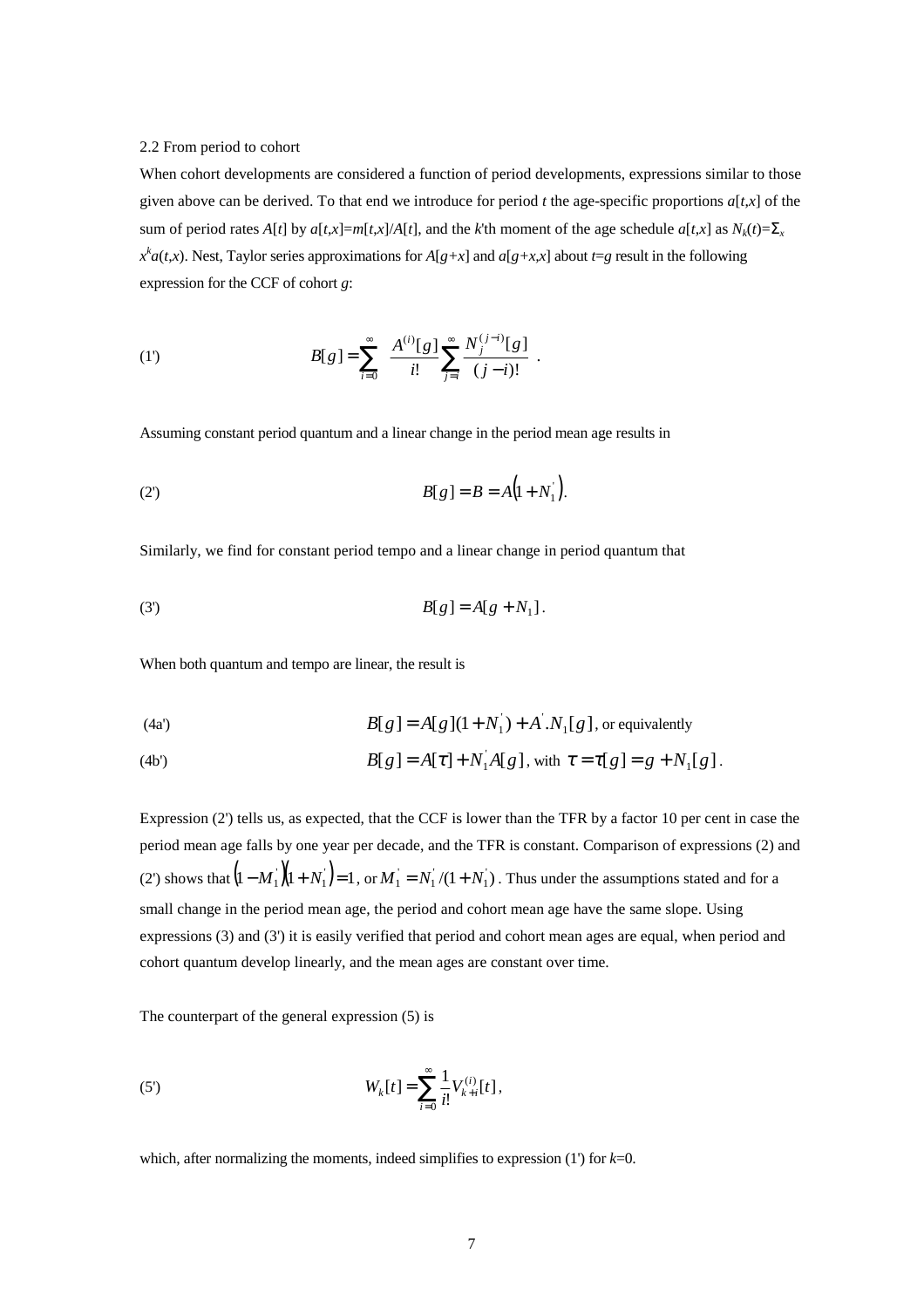Before we turn to the case of non-repeatable events, it should be noted that assumptions of a linear trend in quantum or tempo indicators are primarily used for mathematical convenience, since higher order derivatives in the relevant expressions vanish. When trends are non-linear, polynomials of increasing order may be used instead. While the mathematics still remain tractable, such polynomials cannot describe actual trends accurately over a long period, since they tend to result in unrealistically large positive or negative values in the long run. In practice, two solutions are followed. First, one may fit a low-degree polynomial over successive rather short intervals (Calot 1992) – in other words, the polynomial is said to hold only locally. A second solution is to use a bounded non-linear function, for instance a logistic or a periodic curve, see De Beer (1982) and Foster (1990).

#### 3. **Expressions for non-repeatable events**

The expressions in Section 2 apply to age-specific fertility. They are based on the fact that when agespecific rates, either for a given calendar year or a given cohort, are summed over all ages, the sum reflects the quantum of the process. This is typically the case for repeatable events, such as childbearing irrespective of parity. The rates are additive, because a woman who gives birth to a child remains at the risk for a new birth (except for a short period immediately after delivery). In other words, the denominator of the rate is not affected by the event.

In contrast, we have *non-repeatable* events such as childbearing broken down by birth order, or first marriage, or emigration. Events of this type are usually characterized by means of occurrence-exposure rates (o-e rates, "taux de 1e catégorie")<sup>1</sup>. An o-e rate expresses the risk of the event in question, for instance births of a certain order relative to all women of the corresponding parity, or first marriages relative to the number of never-married persons. When the o-e rates for such an event are age-specific, the sum of the rates over all ages does not reflect the quantum of the process in question<sup>2</sup>. For instance, while the quantum of first birth usually takes on values of between 80 and 95 per cent (implying that 5-20 per cent of the women remain childless), the rate sum is typically between 1.5 and 2.5.

Nevertheless for some non-repeatable events the translational distortion *can* be analysed along the lines sketched above, because the rate sum for these events, after an appropriate transformation, can be interpreted as the quantum of the process in question. As an example, consider the case of births of order one. Write the age-specific occurrence-exposure rate as  $m[t, x]$ , as before, and the sum over all fertile ages for cohort *g* as  $B(g)$ . Then a traditional life table calculation shows that the cohort quantum of the process, expressed as the proportion of women in that cohort who at the end of the reproductive period ever had experienced a first birth, can be written  $as<sup>3</sup>$ 

$$
Q_c[g] = 1-\exp(-\sum m[g+x,x]).
$$

 $\overline{a}$ 

<sup>&</sup>lt;sup>1</sup> Sometimes, incidence rates (also called frequencies, or "taux de 2e catégorie") are used. Incidence rates are additive, but they exaggerate period distortions. See Section 4 below.

 $2<sup>2</sup>$  In certain cases, the rate sum is a reasonable approximation for the quantum, see below.

<sup>&</sup>lt;sup>3</sup> Expression (8) assumes piecewise constant intensities.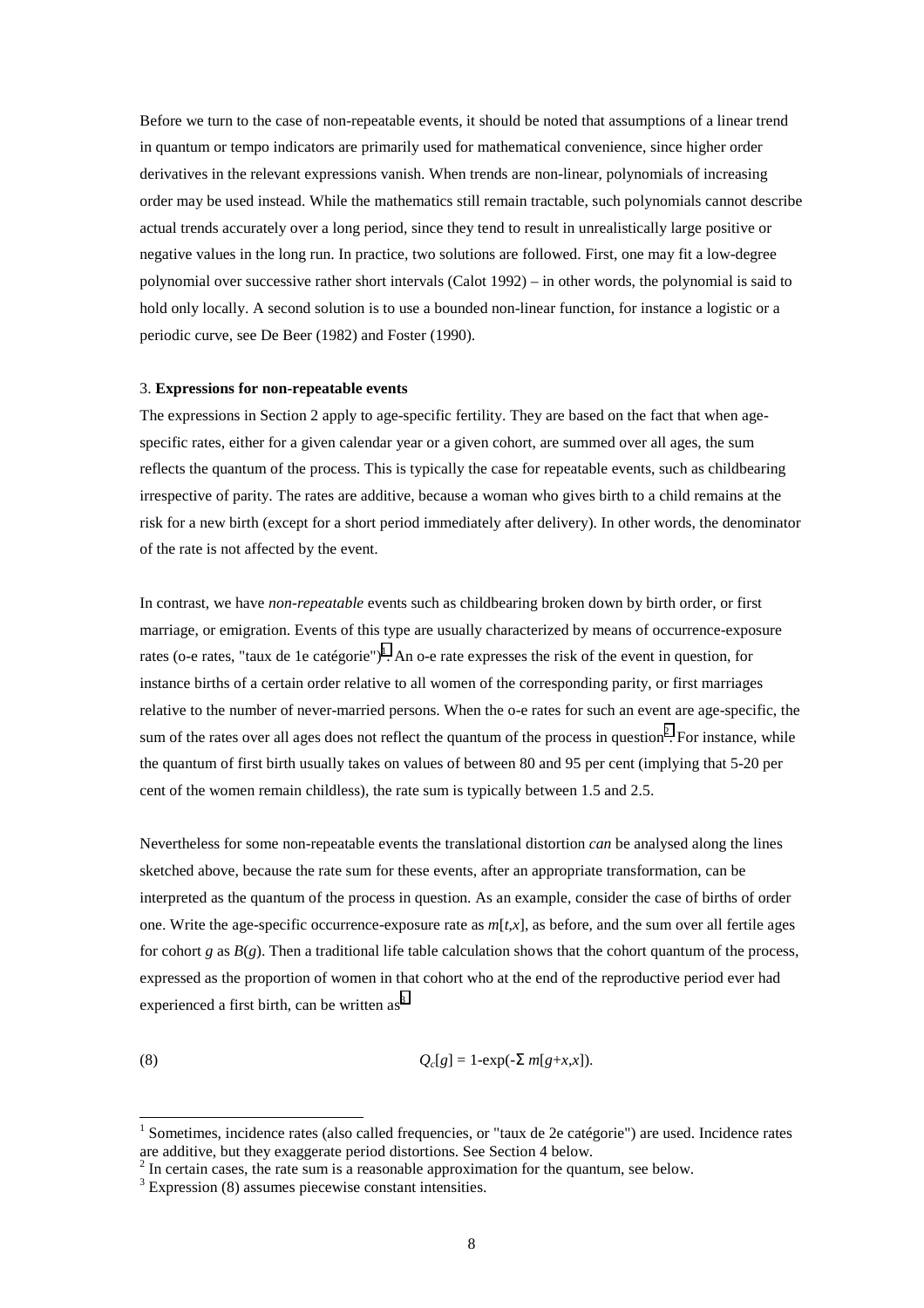A similar expression holds for the period quantum of the process. Hence the translation expressions given in the previous section can be applied to non-repeatable events as well, provided the exponential transformation of the predicted rate sum is performed. For instance, in case the period rate sum of o-e rates for first births is constant, while the first moment follows a straight line, expression (2') may be used to predict the cohort rate sum. Next, expression (8) predicts the cohort proportion of women who ever gave birth to a first child, see for instance Keilman (1994), Keilman and Van Imhoff (1995), and - for time-continuos expressions - Calot (1992). Empirical illustrations will be given in Section 5. A number of points should be noted.

- Because of the arithmetics of the life table, the mean age of the process does not coincide with the first moment of the age schedule of o-e rates (Keilman 1994, 343). Translation formulas for the mean age or other tempo indicators are not known of - only quantum expressions have been derived for non-repeatable events. However, it will often be reasonable to assume that the slope in the mean age may be approximated by the slope of the first moment.
- Although the procedure sketched in this Section may be applied to such non-repeatable events as birth of the first child, first marriage, emigration, and many others, some events can *not* be analysed this way. Examples are births of order two or higher by age of the mother, and remarriage of divorced persons by age. The risk population of such processes may not only decrease, but increase as well (for instance caused by births of the previous order, or divorce). Such an increase is impossible in the case of first births or first marriage. As a consequence, the multistate life table that traces the fertility or nuptiality history of the real or synthetic cohort over its life course results in intractable matrix expressions for the quantum of these events. Another example is age-specific mortality. Since everyone dies, the quantum for mortality is 100 per cent, and the interest is solely in the tempo aspects. As noted in the previous point, expressions for tempo indicators are unknown.
- For low-intensity processes, the rate sum in expression (8) is small. In such cases, the rate sum itself approximates the quantum reasonably well, and all the expressions derived in Section (2) apply. Rate sums up to 0.2 are up to 10 per cent higher than the corresponding quantum values. Examples of lowintensity processes are long distance migration, outmigration from large areas, and divorce in Mediterranean countries (broken down by marriage duration).

#### 4. **The Bongaarts/Feeney method for tempo adjustment of period fertility**

Bongaarts and Feeney (1998) have proposed a method which corrects age- and parity-specific period fertility for distortions caused by tempo changes, see also Bongaarts (1999). The purpose of the method is to obtain a tempo-free TFR, i.e. a TFR that would have been observed in year *t* if the age pattern of fertility had been the same as that in year *t*-1. Starting point is the birth order-specific TFR for year *t* defined as  $TFR_p[t]=\sum f_p[t,x]$ , where the fertility rate  $f_p[t,x]$  expresses the number of births of order *p* by mothers aged *x* in year *t*, relative to the number of women aged *x* irrespective of parity. Assuming a constant shape of the age schedule of fertility (i.e. women of all ages defer or advance their births to the same extent), an adjusted TFR is computed as  $TFR_p[t] = TFR_p[t]/(1 - \Delta M_{1,p}[t])$ , where  $\Delta M_{1,p}[t]$  is the annual change in the mean age at childbearing for parity *p*. Summing the results for different birth orders gives the overall tempo-free total fertility  $TFR$ <sup>'</sup>[ $t$ ]=  $\Sigma TFR$ <sup>'</sup><sub>p</sub><sup>'</sup>[ $t$ ].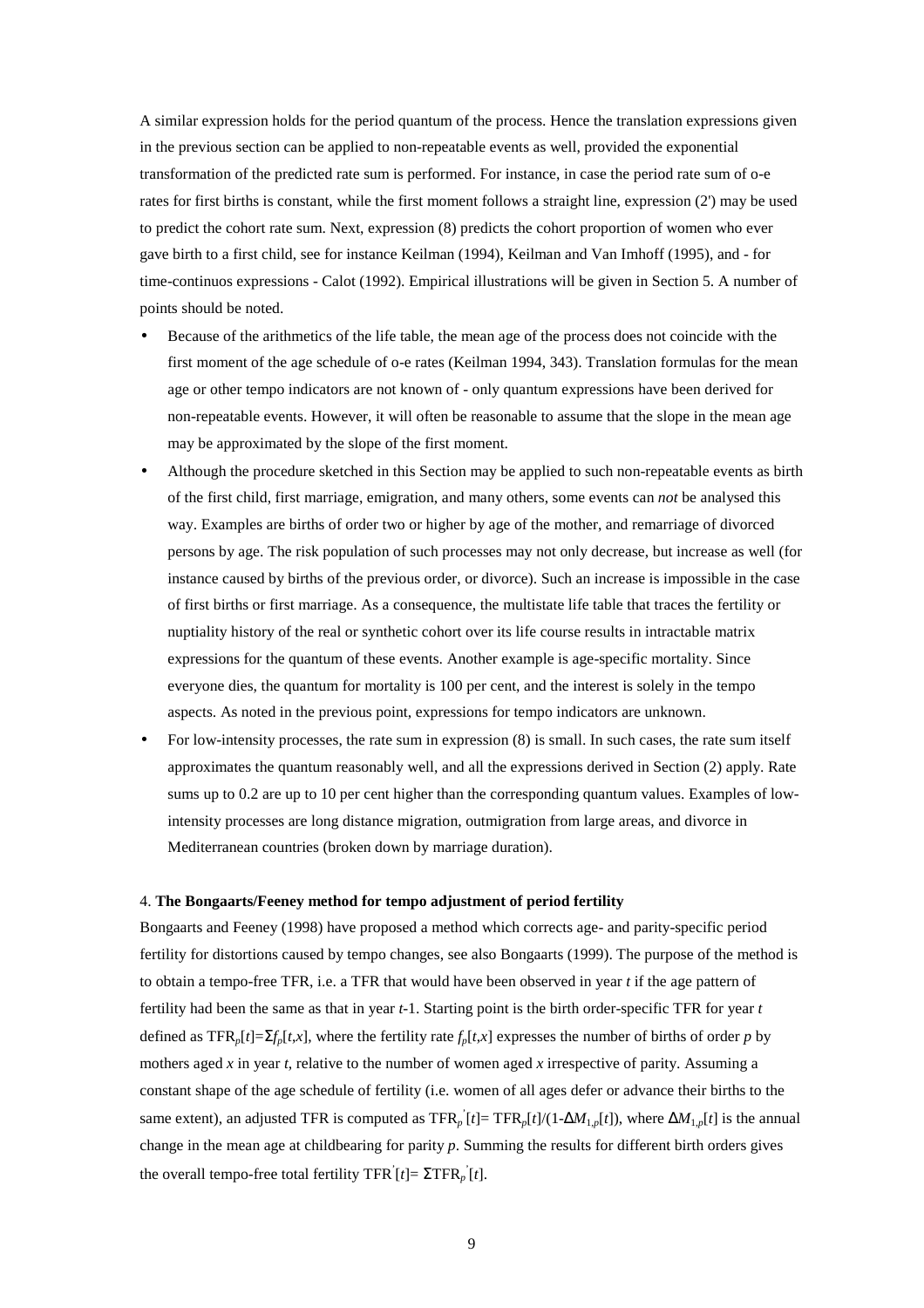Note the differences with Ryder's approach described in Section 2. First, Ryder did not include birth order. Second, he sees the tempo distortion in period fertility as caused by changes in cohort tempo. In contrast, Bongaarts and Feeney (B&F) assume that all changes are period driven. They do not attempt to predict cohort fertility, since they assume that period-by-period changes are independent of age and cohort. In spite of these differences, for small changes in the mean age, the B&F approach (given birth order) gives the same result as Ryder's expression (2'), although the interpretations of the two results are entirely different.

The B&F adjustment procedure is attractive as it is based on period data only. But it has two major weaknesses (Van Imhoff and Keilman 1999; Kohler and Philipov 1999; Lesthaeghe and Willems 1999). First, the method is based on fertility rates unsuitable for the purpose of tempo adjustment. The rates used by B&F (known as incidence rates, frequencies, or "taux de 2e catégorie) express the number of births of order *p* by mothers aged *x* in year *t*, relative to the number of women aged *x irrespective of parity*. The use of such rates in a period perspective introduces *extra* tempo distortions, compared to o-e rates. When agespecific incidence rates for first births (for example) are summed for a given year, one erroneously assumes that the share of childless women at the end of one age interval is equal to that share at the start of the next interval. This is not necessarily the case, since the age intervals refer to different cohorts. The stronger the tempo changes between cohorts, the more the shares for subsequent ages differ, and the effect of tempo distortions is exaggerated. Quantum measures based on occurrence-exposure rates of the type used in Section 3 do not display this kind of bias. Second, the constant shape assumption underlying the B&F method is not supported by the data for European countries: the age schedule is not only shifted towards higher or lower ages, but its shape changes as well. Hence period-by-period changes are not independent of age and cohort, contrary to what B&F assume.<sup>4</sup> Thus period changes *are* dependent on cohort, and a pure "period quantum" is an untenable concept: cohort data are necessary to understand period effects fully (just as cohort effects cannot be fully understood without studying periods).

## 5. **Numerical illustrations**

#### 5.1 Childlessness in the Netherlands

Dutch population forecasts from the mid-1990s assumed a percentage childless among women born in the 1970s and 1980s equal to 25 per cent (De Beer 1997). Indeed, the period level of first births suggested a proportion women with at least one child equal to 75 per cent, see Figures 1a and 1b. The fall in the proportion mothers between cohort 1945 and cohort 1955 is real, but the further decline for later cohorts depends on the extrapolation method used, compare the two lines "extrapolated with 1992 rates" and "censored after 1992" in Figure 1b. The period sum of first birth rates (ages 15-39) in Figure 1a fluctuated around a level of 1.4 since 1981 (with a slight tendency to increase), which led to a more or less constant proportion mothers from that year. However, the period first moment rose sharply during the years 1975- 1992, with a slope equal to 0.14 years per year. Dutch women postponed the birth of their first child, and

 4 Kohler and Philipov (1999) extend the B&F-approach to allow for a changing variance of the fertility schedule.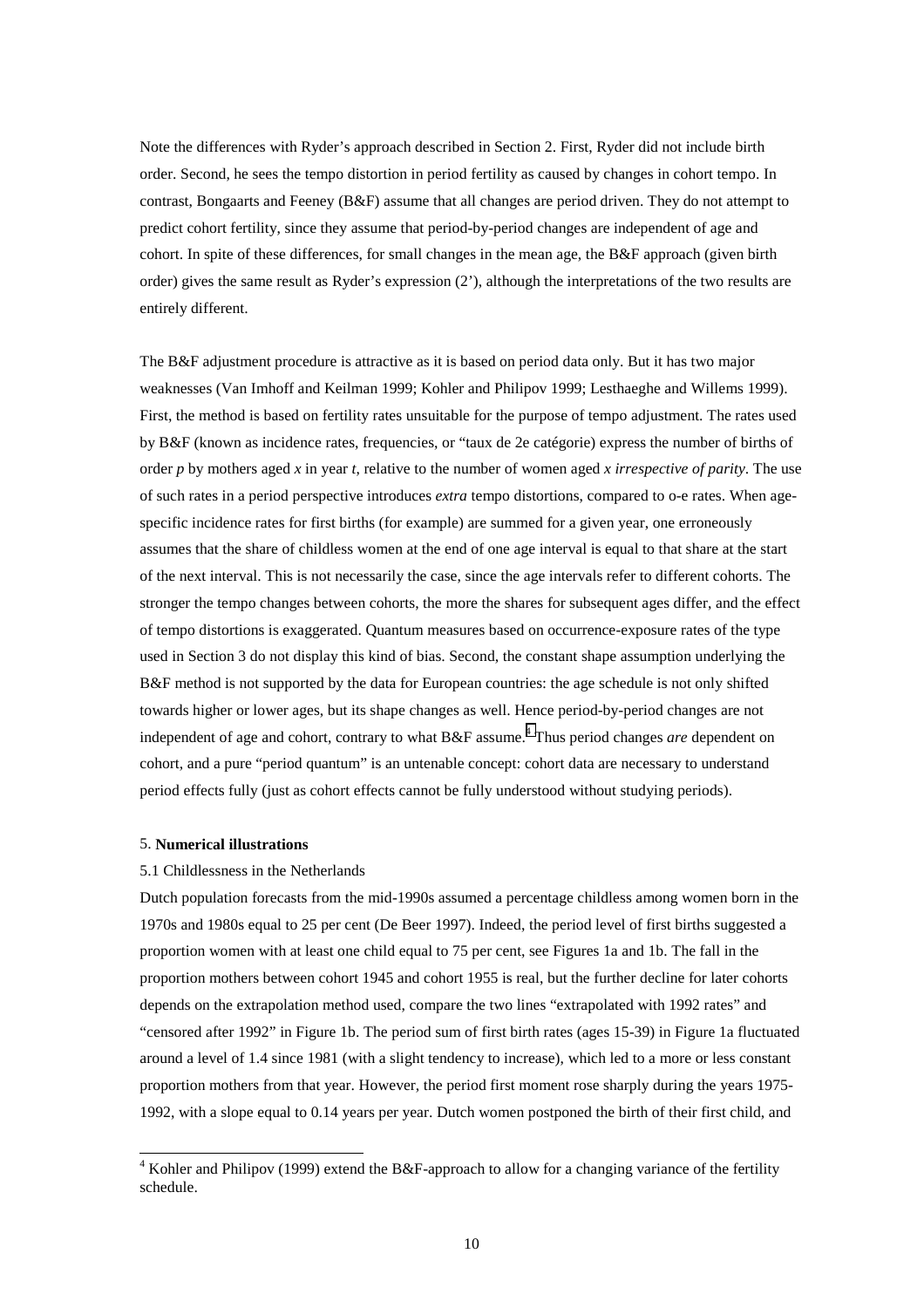this depressed the period quantum. Although the forecasters acknowledged this postponement effect, it was stronger than they believed in the mid-1990s. Indeed, the forecast published in 1999 assumes lower childlessness than previously: 20 per cent, instead of 25 per cent (De Beer 1999). Translation theory could have predicted this in 1993 already. Assuming a constant period rate sum from 1981 onwards, and a linear first moment, expression (2') predicts the cohort rate sum for the cohorts born in 1981 and later as 1.4\*(1+0.14)=1.60, which implies a cohort quantum equal to 80 per cent (expression (8)), and thus 20 per cent childlessness.

#### 5.2 Divorce in Norway

Figure 2a shows period proportions divorced in Norway. The underlying data are occurrence-exposure rates for divorce, broken down by marriage cohort and marriage duration (Mamelund et al., 1997). The year of divorce equals marriage year plus marriage duration. For each year, divorce rates were summed across marriage durations (up to 60 years in the original data), and next expression (8) resulted in period proportions divorced. The period proportion for year *t* is interpreted as the proportion of a fictitious marriage cohort that has experienced divorce by duration 60, given the divorce rates for the year *t*. Until the beginning of the 1970s, proportions divorced were very low in Norway, and the rate sum in Figure 2a is only slightly higher than the proportion, as expected.

The first moment fluctuated between 13 and 15 years since 1950, while the rate sum was more or less linear between 1970 and 1993. When we assume a constant first moment equal to 14 years, and a linear rate sum, expressions (2') and (8) predict the proportion divorced for marriage cohort *g* as the period proportion in year *g*+14. Figure 2b shows that the fit is remarkably good. Thus in spite of the fact that no actual Norwegian marriage cohorts have ever had a proportion divorced which exceeds 25 per cent, it is not unlikely that couples married in the last half of the 1960s will be the first ones to experience such a high share.

## 6. **Conclusion**

Translation theory provides expressions for the relationships between period and cohort quantum and tempo. The expressions can be applied to age-specific fertility, spanning several years and birth cohorts. With a slight modification, they can also be used to study other events, such as first marriage by age, divorce by marriage duration, emigration by age, or the birth of the first child by mother's age.

One of two perspectives can be adopted. First, the interest may be in period trends, and in tracing the effects of changing cohort behaviour on those period trends. Applied to the case of age-specific fertility, the formulae show that when the Completed Cohort Fertility (CCF) is constant, a fall in the cohort mean age at birth results in an inflated period Total Fertility Rate (TFR), because women accelerate childbearing and births are "squeezed" into shorter periods. The TFR is pushed upwards even stronger when the CCF rises, in addition to the decrease in the mean age. In contrast, the TFR falls when women postpone childbearing, i.e. when the cohort mean age rises, together with a constant or falling CCF. When the CCF and the cohort mean age move in the same direction, there are two opposite forces, and it is an empirical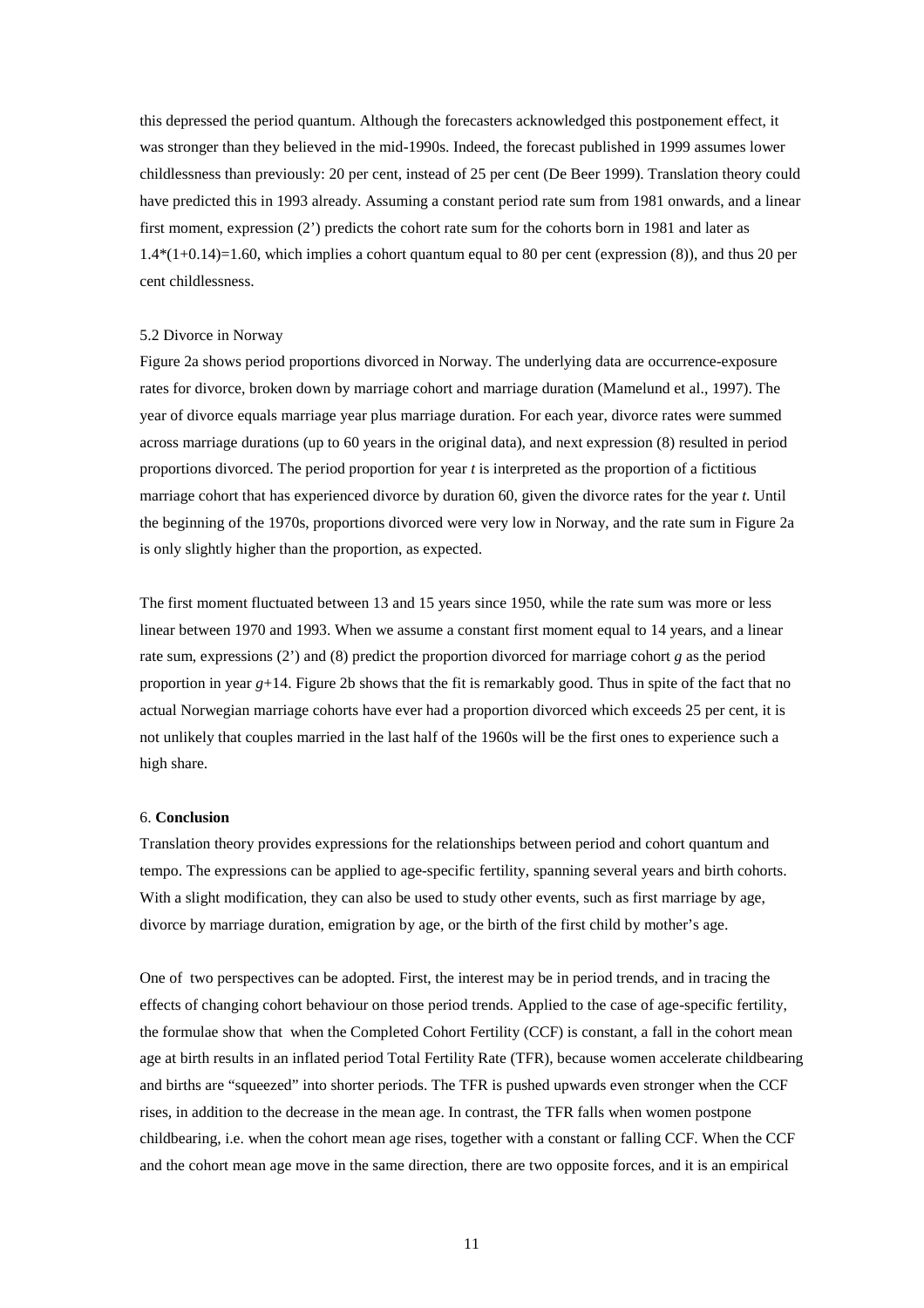question whether the TFR is inflated or deflated. The second perspective is to take observed period trends as given, and to use translation theory to infer cohort developments. For example, the theory predicts, as expected, that the CCF is lower than the TFR by a factor 10 per cent in case the period mean age falls by one year per decade, and the TFR is constant.

From a mathematical point of view the two perspectives are symmetric. For age-specific fertility, however, there are strong empirical differences (and probably for other phenomena as well). The period TFR shows much larger annual fluctuations than the cohort CCF does. Thus it is relatively easy to predict the CCF on the basis of period quantum and tempo indicators. With "relatively easy" we mean here that the model is more parsimonious than one that explains the TFR on the basis of cohort indicators. For instance, Calot (1992) analyses age-specific fertility in France for the years 1900-1980 and cohorts 1870- 1950. He finds that period moments that develop linearly with time describe the CCF accurately. But when he takes the opposite perspective and fits cohort moments to polynomials of increasing order when explaining the TFR, the accuracy he obtains is much less, even with fourth-degree polynomials (and the accuracy does not improve for higher order polynomials). Similarly, Foster (1990) concludes that periodbased models provide a more parsimonious description of the observed patterns of age-specific fertility in eight countries in Europe and Northern America than cohort-based models do.

The primary use of translation theory is to improve the formal demographic analysis of historical developments. Consider, for instance, the baby boom in Western countries, i.e. an increase in the TFR starting in the 1930s, and next a plateau in the 1950s and 1960s. Translation theory explains this trend by the fact that cohorts born in the first three or four decades of this century got increasingly larger numbers of children, while, at the same time, they accelerated childbearing. When quantum and tempo indicators develop according to a straight line over several decades, the resulting translation expressions are simple. This is seldom the case, in particular for period indicators. This makes translation theory less useful for predicting the behaviour of cohorts, which the theory sees as a function of trends in period indicators.

#### **References**

Bongaarts, John (1999) "The fertility impact of changes in the timing of childbearing in the developing world". *Population Studies* 53(3), 277-289.

Bongaarts, John, and Griffith Feeney (1998) "On the quantum and tempo of fertility". *Population and Development Review* 24(2), 271-291.

Bosveld, Willy (1996) *The ageing of fertility in Europe: A comparative demographic-analytic study.* Amsterdam: Thesis Publishers.

Calot, Gérard (1992) "Rélations entre indicateurs démographiques longitudinaux et transversaux". *Population* 47, 1189-1240.

De Beer, Joop (1982) "Translation analysis as a device for extrapolating fertility rates". Voorburg: Netherlands Central Bureau of Statistics (unpublished paper).

De Beer, Joop (1997) "Bevolkingsprognose 1996". *Maandstatistiek van de Bevolking* 45(1), 6-12.

De Beer, Joop (1999) "Bevolkingsprognose 1998-2050". *Maandstatistiek van de Bevolking* 47(1), 8-19.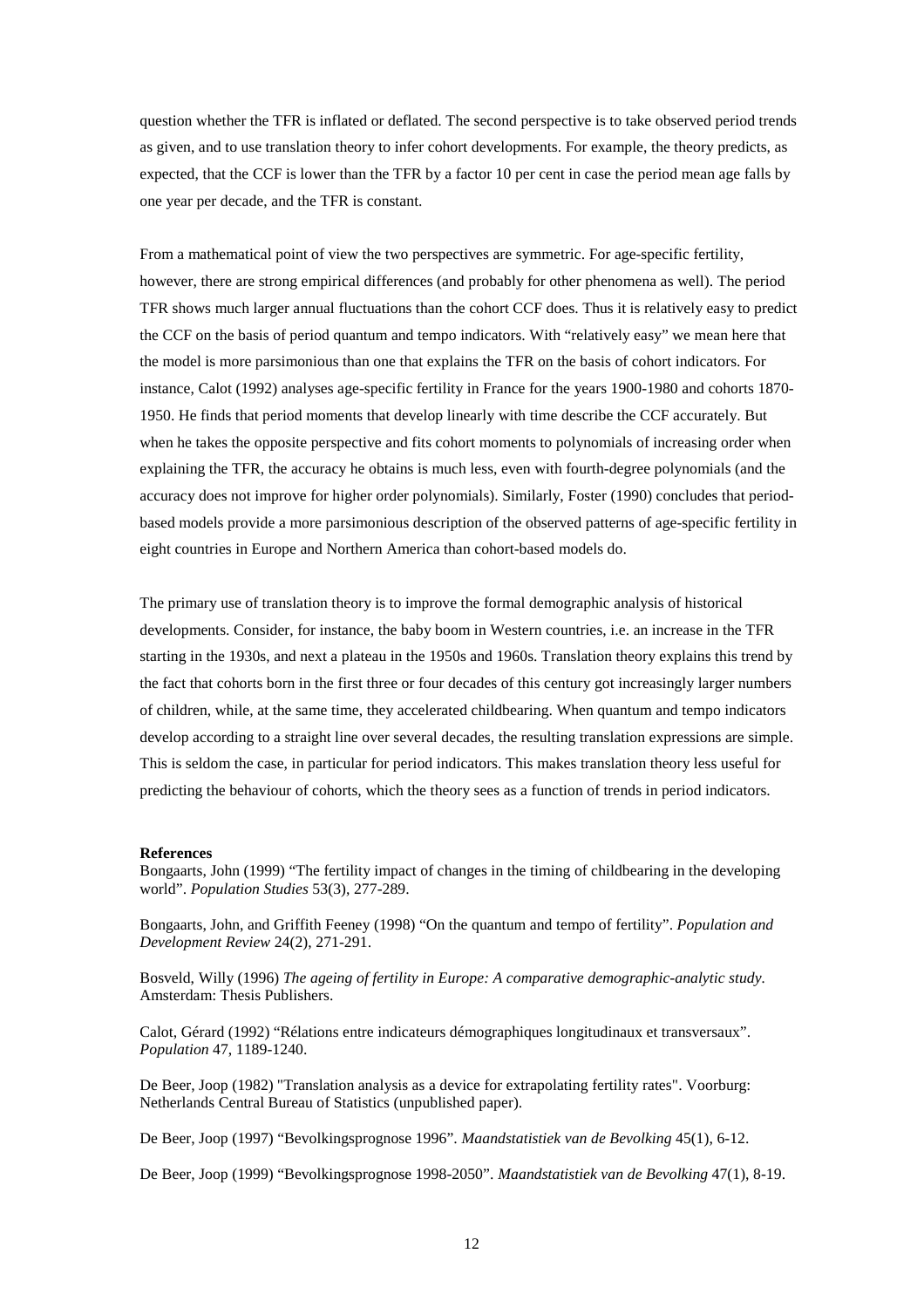Festy, Patrick (1979) *La fécondité des pays occidentaux de 1870 a 1970.* Paris: Presses Universitaires de France (Ined Travaux et documents no. 85).

Foster, Andrew (1990) "Cohort analysis and demographic translation". *Population Studies* 44(2), 287- 315.

Hobcraft, John (1996) "Fertility in England and Wales: A fifty-year perspective". *Population Studies* 50(3), 485-524.

Keilman, Nico (1994) "Translation formulae for non-repeatable events". *Population Studies* 48(2), 341-357.

Keilman, Nico, and Evert van Imhoff (1995) "Cohort quantum as a function of time-dependent period quantum for non-repeatable events". *Population Studies* 49(2), 347-352.

Kohler, Hans-Peter and Dimiter Philipov (1999) *Variance effects and non-linearities in the Bongaarts-Feeney formula.* Working Paper 1999-001. Rostock: Max Planck Institute for Demographic Research.

Lesthaeghe, Ron, and Paul Willems (1999) "Is low fertility a temporary phenomenon in the European Union?" *Population and Development Review* 25(2) 211-228.

Mamelund, Svenn-Erik, Helge Brunborg, and Turid Noack (1997) *Skilsmisser i Norge 1886-1995 for kalenderår og ekteskapskohorter.* Rapporter 97/19. Oslo: Statistics Norway.

Pressat, Roland (1983) *L'Analyse Démographique: Concepts, Méthodes, Résultats.* Paris: Presses Universitaires de France (4e édition).

Ryder, Norman B. (1956) "La mesure des variations de la fécondité au cours du temps". *Population* 11(1), 29-46.

Ryder, Norman B. (1964) "The process of demographic translation". *Demography*, 1(1) 74-82.

Ryder, Norman B. (1980) "Components of temporal variations in American fertility", in R.W. Hiorns (ed.), *Demographic Patterns in Developed Societies.* London: Taylor & Francis, 15-54.

Van Imhoff, Evert and Nico Keilman (1999) *On the quantum and tempo of fertility: Comment.* Working Paper 1999/2. The Hague: Netherlands Interdisciplinary Demographic Institute (Internet: [http://www.nidi.nl/public/nidi\\_wp\\_1999\\_2.pdf\).](http://www.nidi.nl/public/nidi_wp_1999_2.pdf))

Wunsch, Guillaume J., and Marc G. Termote (1978) *Introduction to Demographic Analysis*. New York: Plenum Press.

Yntema, L. (1977) *Inleiding tot de demometrie.* Deventer: Van Loghum Slaterus.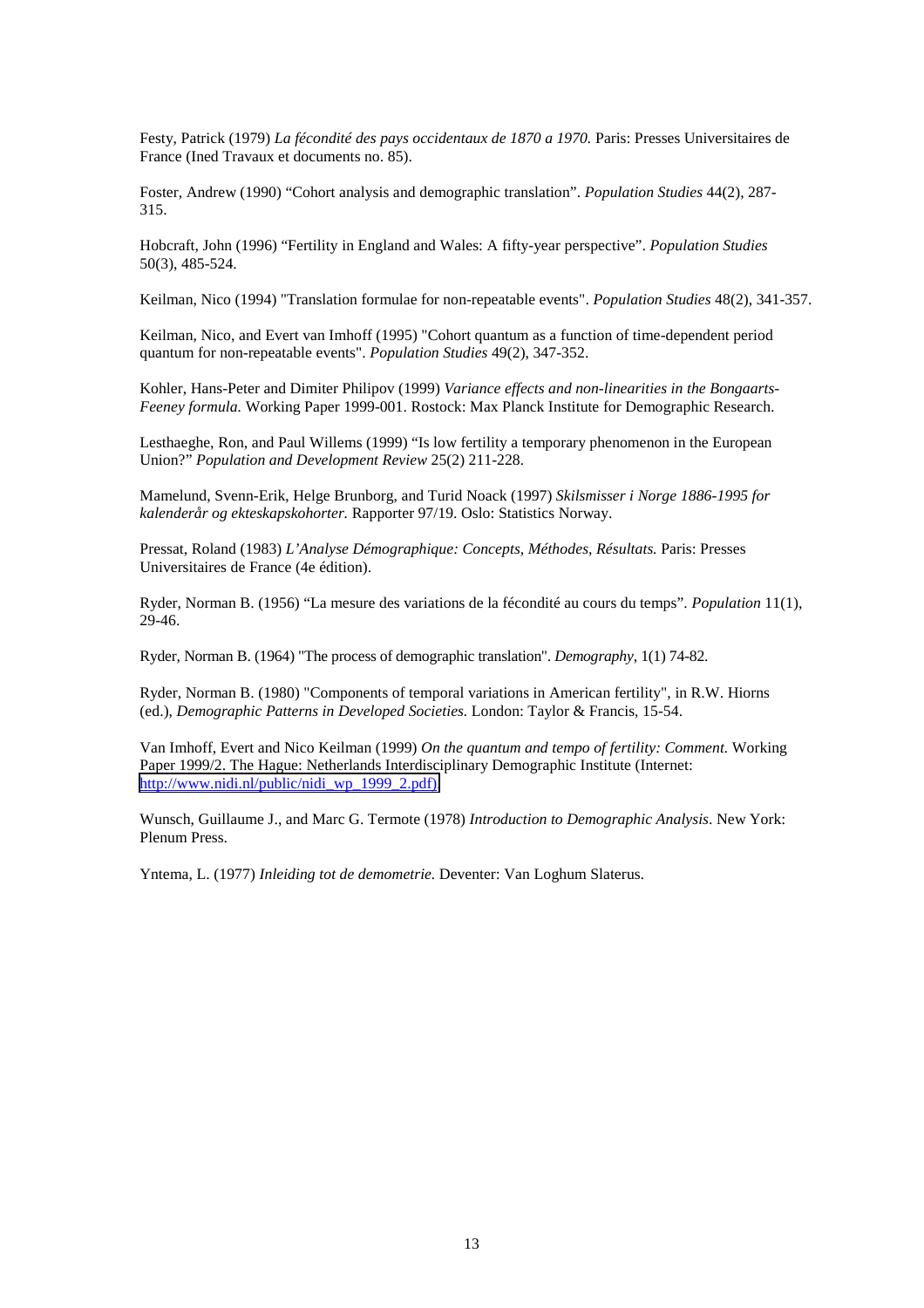